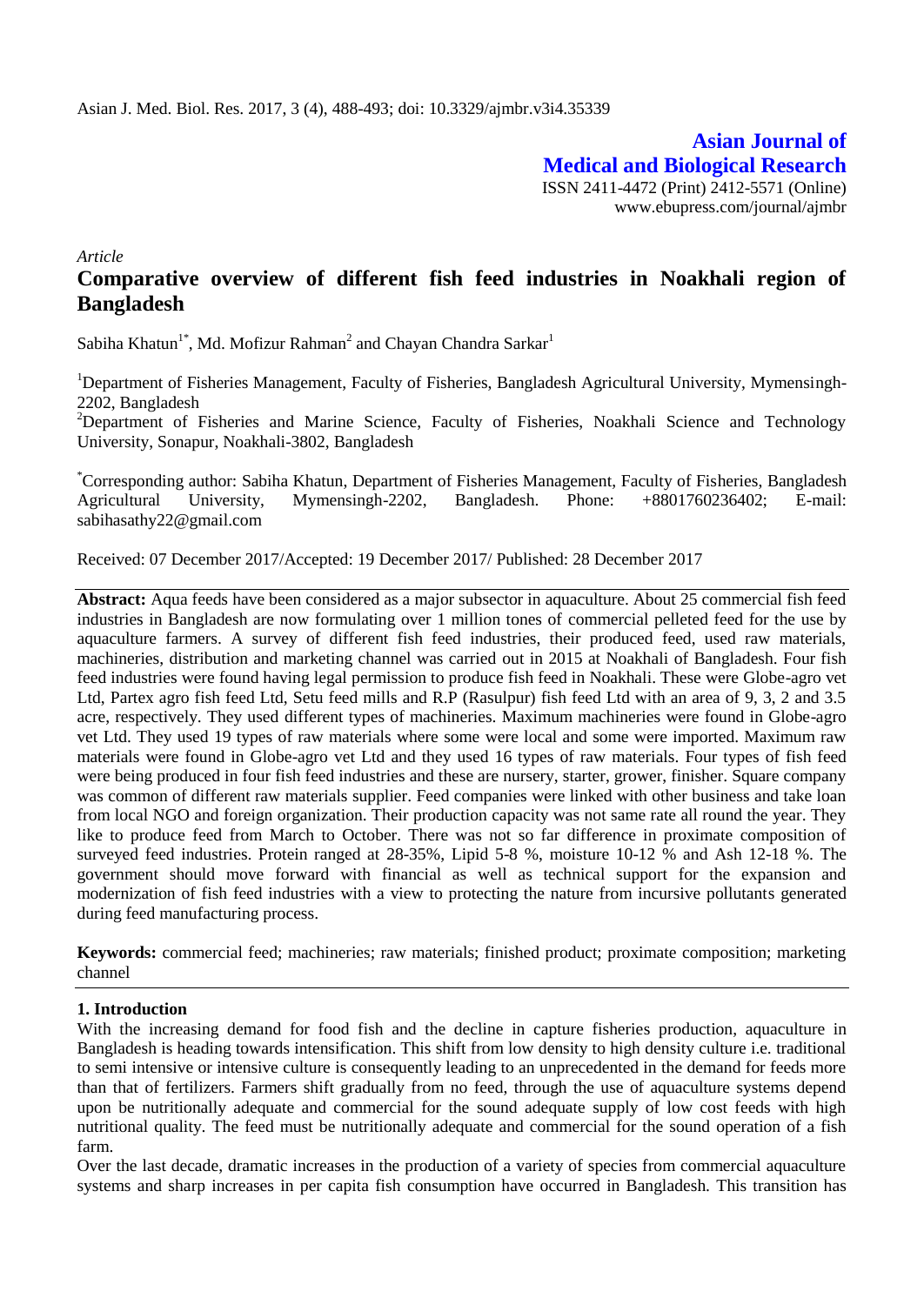**489**

been made possible by widespread adoption of semi-intensive and intensive production practices, accompanied by growth in the production and use of aqua feeds (Rashid *et al.,* 2013a). In the past 5 years, an estimated 1 million tones of commercially formulated pelleted feed have been produced, and between 0.3 and 0.4 million tones of feeds produced by micro- and small-enterprises at village level (Rashid *et al.*, 2013b) Better feed composition will result in higher fish production and lower feed cost. The demand for quality products at low prices ironically forces producers to reduce feed costs by using cheaper ingredients and lower feed specifications (Halteren *et al., 2009*). There are more than 35 low price raw materials found locally in Bangladesh can be used in the preparation of supplementary feed of fish and shrimp (Ali and Hoq, 2010). In feed development, there should have a provision of continuous investigation of raw materials and feed management in the mills and industry.

Due to increased aquaculture practice, demand of good quality feed is increasing day by day. Prime quality feed is essential for fish growth. Maintaining feed conversion ratio (FCR) close to 1 highly depends upon good feed. Feed should have adequate protein content which facilitates high growth. Net protein utilization should be around 27 percent. Feed should also contain suitable amounts of energy source, minerals and vitamins.

With the aim of increased aquaculture production through applying adequate feed large numbers of feed industries are developed in the country. But most of the feed industries fail to produce high quality feed due to unavailability of quality feed ingredients, presence of adulterated ingredients, presence of harmful antibiotics etc. On the other hand feed and labor comprise the two most important components of the total operating cost for most culture systems in Bangladesh. To maintain high quality of finished feed good administrative structure of a feed industry committed to produce quality feed is important.

#### **2. Materials and Methods**

Data were collected from different industries in Noakhali district during the period of 5 months from November 2014 to April 2015 by on the spot data collections. Several interviews were conducted in study site with executive manager, manager, labor and local people. Obtaining information through various assessment tools including FGD (focus group discussion), in-depth interviews individual and key informant interviews with semi-structured questionnaires to collect information from different fish feed industries. The questionnaire was prepared in accordance with the objectives of study. The questionnaire has two parts, one includes personal information and the other includes farm information. Information from each industry was little different from others. Secondary information from various sources was collected and reviewed.

#### **3. Results and Discussion**

### **3.1. Overview of selected feed industries**

The study was conducted to achieve detailed information about the activities practiced in Globe-agro vat Limited, Partex agro fish feed limited, Setu feed mills and R.P (Rasulpur) fish feed limited.

It was observed that fish feed companies were increasing day by day and demand of fish feed also increasing for commercial fish culture (Table 1). Feed companies are linked with other business. Which companies are related to other business, their investment is high, having enriched machineries, good laboratory facility because of other income source. Some companies take loan from local NGO and foreign organization. From surveyed information it was showed that which companies were linked to local NGO, their farm area, staff number, investment were much better than other and their production capacity was also high. Globe agro vat Ltd. took loan from local and foreign organization at their starting point. This company is well developed than others. With the aim of increased aquaculture production through applying adequate feed large numbers of feed industries are developed in the country. But most of the feed industries fail to produce high quality feed due to unavailability of quality feed ingredients, presence of adulterated ingredients, presence of harmful antibiotics etc. (Mahmud, 2010).

#### **3.2. Machineries**

Maximum machineries were found in Globe-agro vet Limited. Some are found all of them fish feed industries. There is a unique machine which is found in only 1 industries and it is Pulverazier. It is found in Globe-agro vat Limited (Table 2).

#### **3.3. Raw materials**

Fish feed companies were used different types of raw materials. They used 19 types of raw materials. Maximum raw materials were found in Globe-agro vet Limited and they used 16 types of raw materials. Where Partex agro fish feed limited, setu feed mills and R.P (Rasulpur) fish feed limited used respectively 10, 12 and 10 types of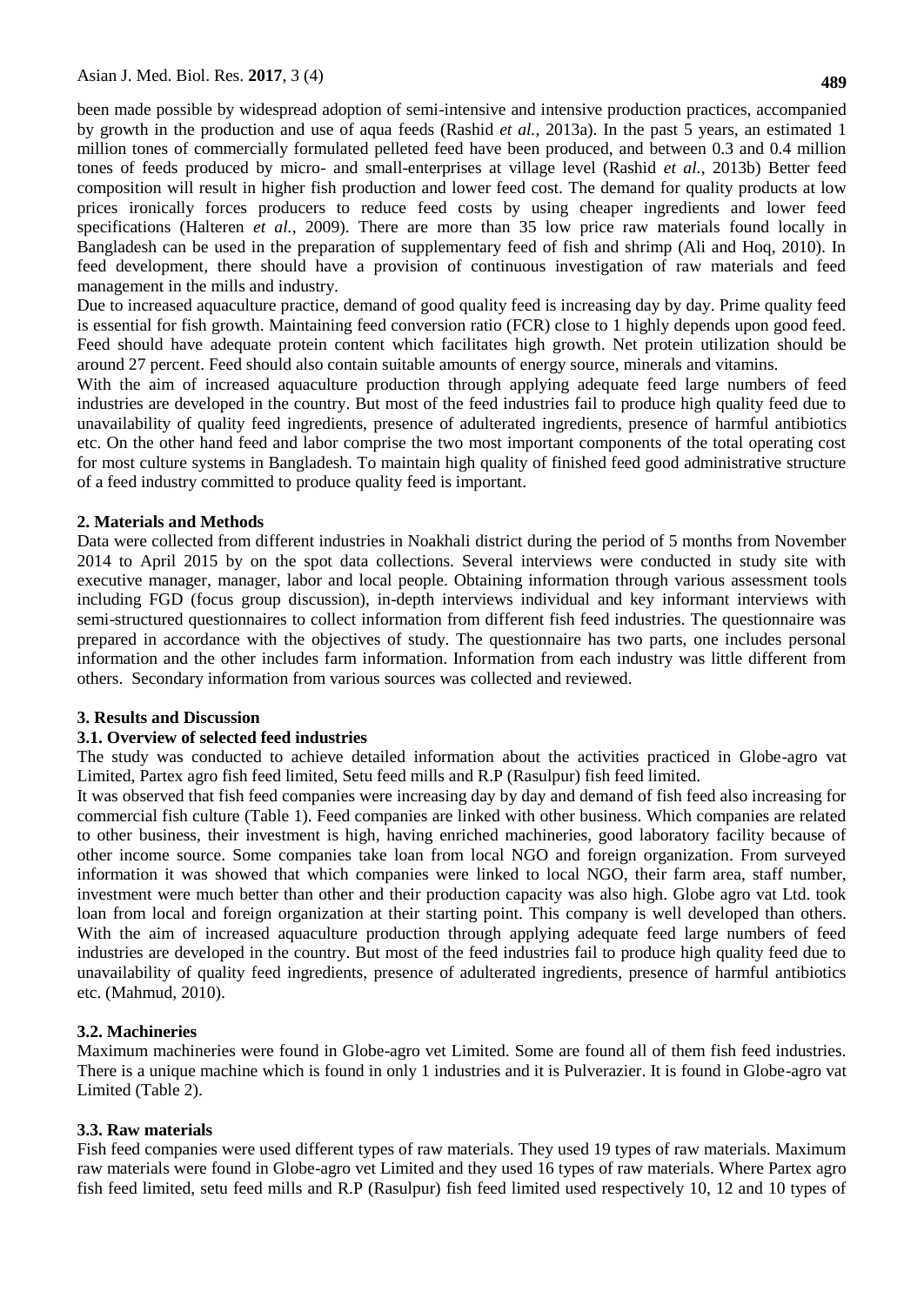raw materials. There also found 5 types of raw materials which were common in four feed industries and these were soybean meal, Rice polish, Fish meal, Lime stone and Rape seed meal (Table 3).

During manufacture of fish feed, feed industries were used different types of raw materials in which some were local and some were imported. Meat and bone meal, dry fish, fish meal, Rape seed, soybean meal having high content of protein are used as protein sources and rice polish, oil are used as lipid source and vitamin pre mix, mineral, binder, additives, enzymes were also used.

The effect of three low cost feeds, containing different protein levels, on growth performance and economics of walking catfish (Clarias batrachus) were studied by Samad *et al.,* 2014 in earthen ponds for a period of 120 days. The experiment was conducted under three treatments of dietary protein levels viz. T1: 30% protein level, T2: 27% protein level and T3: 24% protein level. Research findings indicated that the production and net profit were significantly higher with treatment T1 (diet 1; 30 % protein level: poultry viscera, 36.23% + mustard oil cake, 36.23%+ rice polish, 27.52%) in trial.

## **3.4. Finished product**

Globe agro vat Ltd produced Four types of fish feed where Partex fish feed Ltd produced two types, setu feed mills produced two types and R.P (Rasulpur) fish feed Ltd produced 2 types of feed .Among these feeds, nursery and finisher were produced in Globe agro vat Ltd which was not fund in other three feed industries to produce. Starter feed was produced in three feed industries among four industries. Among these feed, Grower feed was common which found every industries (Table 4).

|                     | <b>Established Year</b> | Area       | <b>Manpower</b> | <b>Total investment</b> | <b>Production capacity</b>             |
|---------------------|-------------------------|------------|-----------------|-------------------------|----------------------------------------|
| Globe-agro Vet      | 2012-2013               | 9 Acre     | 110             | 24 Core                 | $130 \text{ ton/day}$                  |
| Limited             |                         |            |                 |                         |                                        |
| Partex Agro Fish    | 2010                    | 3 Acre     | 50              | 5 Core                  | $20 \text{ ton/day}$                   |
| Feed Limited        |                         |            |                 |                         |                                        |
| Setu Feed Mills     | 2012                    | 2 Acre     | 40              | 3 core                  | 15 ton $\frac{\text{day}}{\text{day}}$ |
| R.P (Rasulpur) Fish | 2011                    | $3.5$ Acre | 70              | 7Core                   | 30Ton/day                              |
| Feed Limited        |                         |            |                 |                         |                                        |

## **Table 1. Overview of different fish feed industries.**

## **Table 2. Arrangement of machineries among the farms.**

|                | <b>Globe-agro Vet</b> | Partex Agro Fish    | <b>Setu Feed</b> | R.P (Rasulpur)           | <b>Total</b> |
|----------------|-----------------------|---------------------|------------------|--------------------------|--------------|
|                | <b>Limited</b>        | <b>Feed Limited</b> | <b>Mills</b>     | <b>Fish Feed Limited</b> | (%)          |
| Hammer mill    | ✓                     |                     | ✓                |                          | 4(11.43%)    |
| Mixer          |                       |                     |                  |                          | 4            |
|                |                       |                     |                  |                          | (11.43%)     |
| Pulverizer     |                       | $\times$            | $\times$         | $\times$                 |              |
|                |                       |                     |                  |                          | $(2.8\%)$    |
| Pellet mill    |                       |                     |                  |                          |              |
|                |                       |                     |                  |                          | (11.43%)     |
| Drum shifter   |                       |                     |                  |                          | 4            |
|                |                       |                     |                  |                          | (11.43%)     |
| Storage bin    |                       |                     |                  |                          | 4            |
|                |                       |                     |                  |                          | (11.43%)     |
| Sieve          |                       |                     |                  |                          | 4            |
|                |                       |                     |                  |                          | (11.43%)     |
| Wing scale     |                       |                     |                  |                          | 4            |
|                |                       |                     |                  |                          | (11.43%)     |
| Automatic      |                       | $\times$            | $\times$         |                          | 2            |
| system         |                       |                     |                  |                          | $(5.71\%)$   |
| Cooling<br>and | $\checkmark$          | ✓                   |                  |                          | 4            |
| drying machine |                       |                     |                  |                          | (11.43%)     |
| Total          | 10                    | 8                   | 8                | 9                        | 35           |
| $(\%)$         | (28.575%)             | (22.87%)            | (22.87%)         | (25.71%)                 | $(100\%)$    |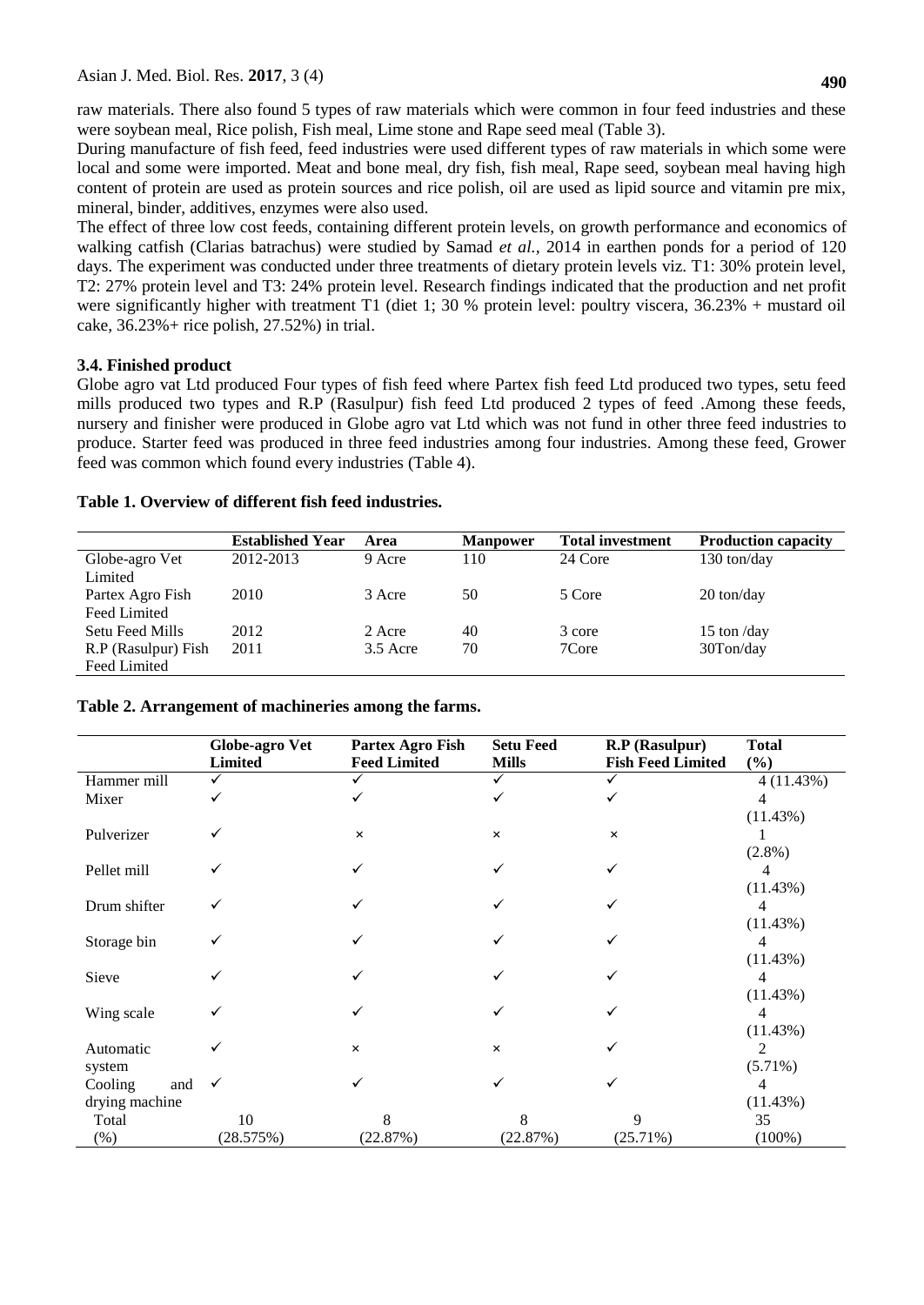|                           | <b>Globe-agro Vet</b><br><b>Limited</b> | Partex Agro Fish<br><b>Feed Limited</b> | <b>Setu Feed</b><br><b>Mills</b> | R.P (Rasulpur)<br><b>Fish Feed</b> | <b>Total</b><br>(%) |
|---------------------------|-----------------------------------------|-----------------------------------------|----------------------------------|------------------------------------|---------------------|
| Maize                     |                                         |                                         |                                  | <b>Limited</b>                     | $1(2.08\%)$         |
|                           |                                         | $\times$                                | $\times$                         | $\times$                           |                     |
| Wheat                     |                                         | $\times$                                | $\times$                         | $\times$                           | $1(2.08\%)$         |
| Soybean meal              |                                         |                                         |                                  |                                    | 4(8.33%)            |
| Rice Bran                 |                                         | $\times$                                |                                  |                                    | 3(6.25%)            |
| Rice Polish               |                                         |                                         |                                  |                                    | 4(8.33%)            |
| Fish meal                 |                                         |                                         |                                  |                                    | 4(8.33%)            |
| Meat and Bone meal        |                                         |                                         |                                  | $\times$                           | 3(6.25%)            |
| Oil Cake                  |                                         | $\times$                                | $\times$                         | $\times$                           | $1(2.08\%)$         |
| Lime stone                |                                         |                                         |                                  |                                    | 4(8.33%)            |
| Cottonseed meal           |                                         | $\times$                                | $\times$                         | $\times$                           | $1(2.08\%)$         |
| Salt                      |                                         | ×                                       |                                  |                                    | 3(6.25%)            |
| Molasses                  |                                         | $\times$                                | $\times$                         | $\times$                           | $1(2.08\%)$         |
| Dry fish                  | $\times$                                |                                         |                                  |                                    | 3(6.25%)            |
| Corn                      | $\times$                                |                                         |                                  |                                    | 3(6.25%)            |
| Rape seed meal            |                                         |                                         |                                  |                                    | 4(8.33%)            |
| DORB-powder               |                                         |                                         |                                  |                                    | 2(4.16%)            |
|                           | $\times$                                |                                         |                                  | $\times$                           |                     |
| Vitamin-Mineral<br>Premix |                                         |                                         | $\times$                         | $\times$                           | 2(4.16%)            |
| Enzyme                    |                                         | $\times$                                |                                  |                                    | 3(6.25%)            |
| Growth promoter           |                                         | $\times$                                | $\times$                         | $\times$                           | $1(2.08\%)$         |
| Total<br>(% )             | 16 (33.33%)                             | 10(20.83%)                              | 12 (25%)                         | 10(20.83%)                         | 48 (100%)           |

## **Table 4. Produced finished product among the farms.**

|                                     | Globe-agro<br><b>Limited</b> | <b>Vet</b><br><b>Partex</b><br>Agro<br>Fish<br>Feed<br><b>Limited</b> | <b>Setu Feed Mills</b> | R.P<br>(Rasulpur)<br><b>Fish Feed Limited</b> | <b>Total</b><br>(%) |
|-------------------------------------|------------------------------|-----------------------------------------------------------------------|------------------------|-----------------------------------------------|---------------------|
| Nursery                             |                              | $\times$                                                              | $\times$               | $\times$                                      | $(4.54\%)$          |
| Starter-1<br>Starter-2<br>Starter-3 | $\checkmark$                 | $\checkmark$                                                          | ✓                      | $\checkmark$                                  | 12<br>$(54.54\%)$   |
| Grower-1<br>Grower-2                | ✓                            | ✓                                                                     | ✓                      | ✓                                             | 8<br>(36.36%)       |
| Finisher                            | ✓                            | $\times$                                                              | $\times$               | $\times$                                      | $(4.54\%)$          |
| Total<br>$(100\%)$                  | 7(31.81%)                    | 5(22.73%)                                                             | 5(22.73%)              | 5(22.73%)                                     | 22<br>$(100\%)$     |

## **Table 5. Variation of proximate compositions among four companies.**

|                             | <b>Protein</b> $(\% )$ | Lipid $(\% )$ | Ash $(\% )$ | Moisture $(\% )$ |
|-----------------------------|------------------------|---------------|-------------|------------------|
| Globe-agro Vet Ltd.         | 28-35 %                | $5-6%$        | 12-18 %     | $10-12%$         |
| Agro<br>Fish 28 %<br>Partex |                        | 8 %           | 18 %        | 11 %             |
| Feed Limited                |                        |               |             |                  |
| Setu Feed Mills             | 28-32 %                | 8 %           | 15-18 %     | $10-11\%$        |
| R.P (Rasulpur) Fish         | 28-30 %                | $5-7\%$       | $12 - 18%$  | 10-12 \%         |
| Feed Limited                |                        |               |             |                  |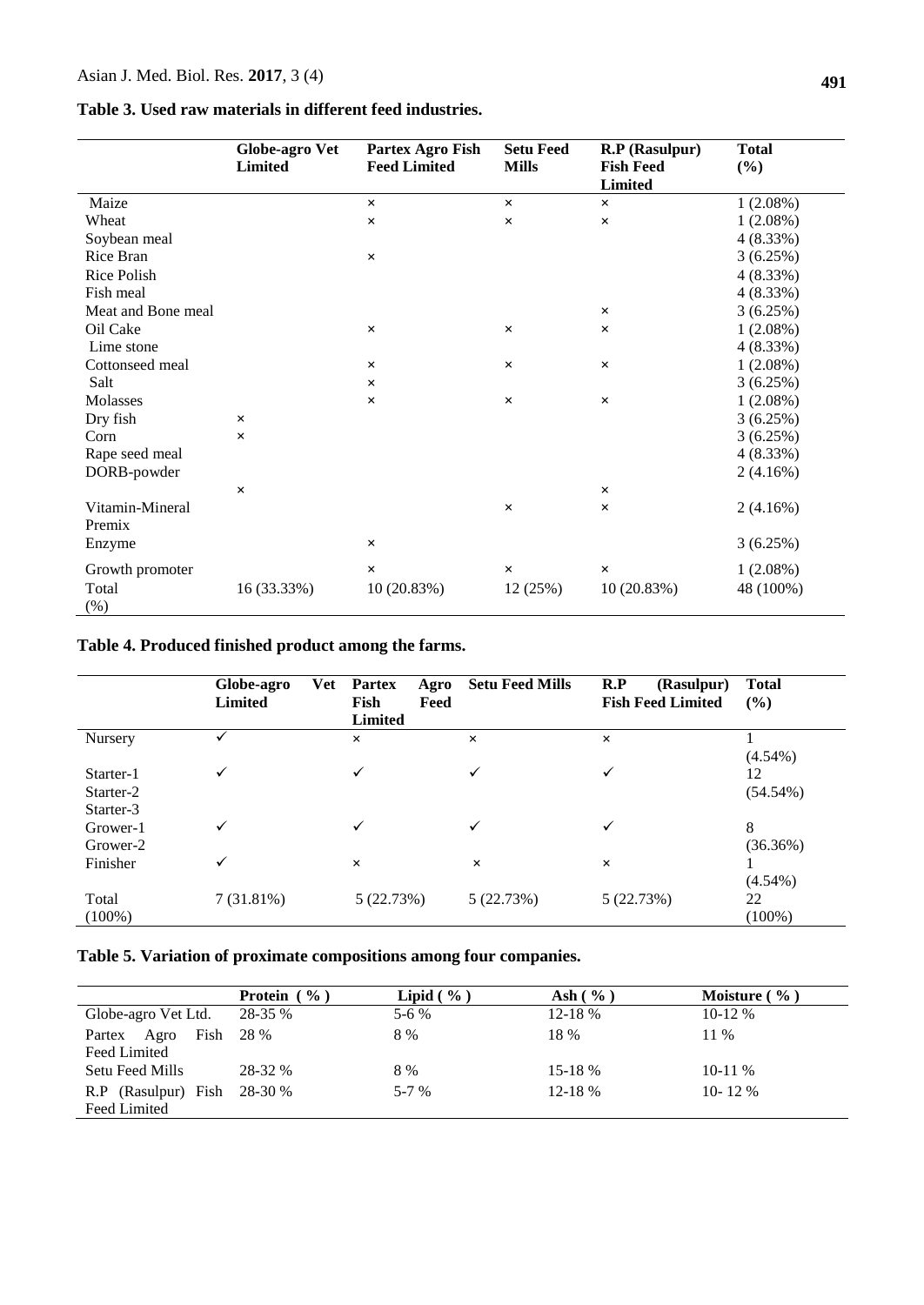**Table 6. Seasonal variation of produced product.**

| Name of company                  | Month            |  |
|----------------------------------|------------------|--|
| Globe-agro Vet Limited           | April to October |  |
| Partex Agro Fish Feed Limited    | March to July    |  |
| Setu Feed Mills                  | April to June    |  |
| R.P (Rasulpur) Fish Feed Limited | March to April   |  |

Maximum feed industries were emphasized on producing starter and grower feed. Since demand of starter and grower feed are increasing with commercial fish culture, maximum feed industries like to produce these types of feed. Surveyed areas showed that surrounding area was important for fish feed company. Nursery pond was found at maximum rate near the company and they were liked to fulfill local demand by producing nursery feed.

### **3.5. Proximate composition of finished product**

Proximate composition was not so differ among four feed companies. Protein was ranges from 28- 35 %, lipid was 5-6 %, Ash was 12-18 %, and moisture was 10-12 % in Globe-agro vat Limited. In Partex agro fish feed limited proximate compositions were protein 28 %, lipid 8 %, Ash 18 %, Moisture 11 %. In setu feed mills the proximate composition of feed were protein 28-32 %, Lipid 8 %, Ash 15-18 %. Protein 28-30 %, Lipid 5-7 %, Ash 12-18 % and moisture 10-12 % in R.P (Rasulpur) fish feed limited (Table 5).

Alam *et al*. (2012) conducted survey in Fulpur upazila under Mymensingh district maximum crude protein content was found in Nourish fish feed (31.67%) and the minimum crude protein was in ACI fish feed (23.15%). The mean crude lipid values of ACI fish feed, Nourish fish feed , Mega fish feed, Aftab fish feed, CP fish feed, Saudi Bangla fish feed and Quality fish feed are 6.93%, 8.60%, 8.12%, 6.40%, 11.13%, 9.66%, and 9.60%, respectively. The maximum crude lipid was found in CP fish feed (11.13%) and the minimum crude lipid was in ACI fish feed (6.93%). The mean ash values of ACI fish feed, Nourish fish feed , Mega fish feed, Aftab fish feed, CP fish feed, Saudi Bangla fish feed and Quality fish feed are 8.51%, 15.65%, 23.15%, 24.40%, 21.11%, 19.15%, and 23.01%, respectively. The maximum ash was found in Aftab fish feed (24.40%) and the minimum was in ACI fish feed (8.51%). The mean moisture value of ACI fish feed, Nourish fish feed , Mega fish feed, Aftab fish feed, CP fish feed, Saudi Bangla fish feed and Quality fish feed are 11.77%, 10.38%, 10.06%, 17.72%, 11.76%, 10.95% and 12.93%, respectively.

#### **3.6. Seasonal variation**

The studied area showed there was seasonal variation on producing finished product. Globe-agro vet Limited produced product maximum from April to October. Where partex agro fish feed limited, setu feed mills and R.P (Rasulpur) fish feed limited produced feed respectively from March to July, April to June and March to April (Table 6).

The surveyed companies showed that their production capacity was not same rate all round the year. They were like to producing feed at March to October. Because of production of feed is depending upon the season. In winter season fish grow slowly and take little amount of feed, thus requirement is low while in summer season fish take more feed and grow rapidly thus requirement is high.

Mahmud (2010) conducted survey on comparison of nutritional composition of pungus grower, pungus starter, koi grower that Feed production is generally highest in June, July, August and September and then the production is gradually decreased.

## **4. Conclusions**

The growth of commercial aquaculture and commercial aquafeed production in Bangladesh over the preceding 5-10 years has been remarkable and yet there is considerable room for further expansion of both sectors over the medium to long term. The rate of expansion in the production and uptake of manufactured feeds has been so rapid that the industry has not yet matured fully. So, help is needed to support the aquaculture industry as it continues to expand and modernize. Fish feed companies are increasing day by day without any environmental consideration. Adjacent area of feed companies are affecting large by foul smelling, continuous sounding, waste disposal and transportation destruction. The government should be promoted to enhance the modernization of fish feed industries and reducing environmental hazards caused by them.

## **Conflict of interest**

None to declare.